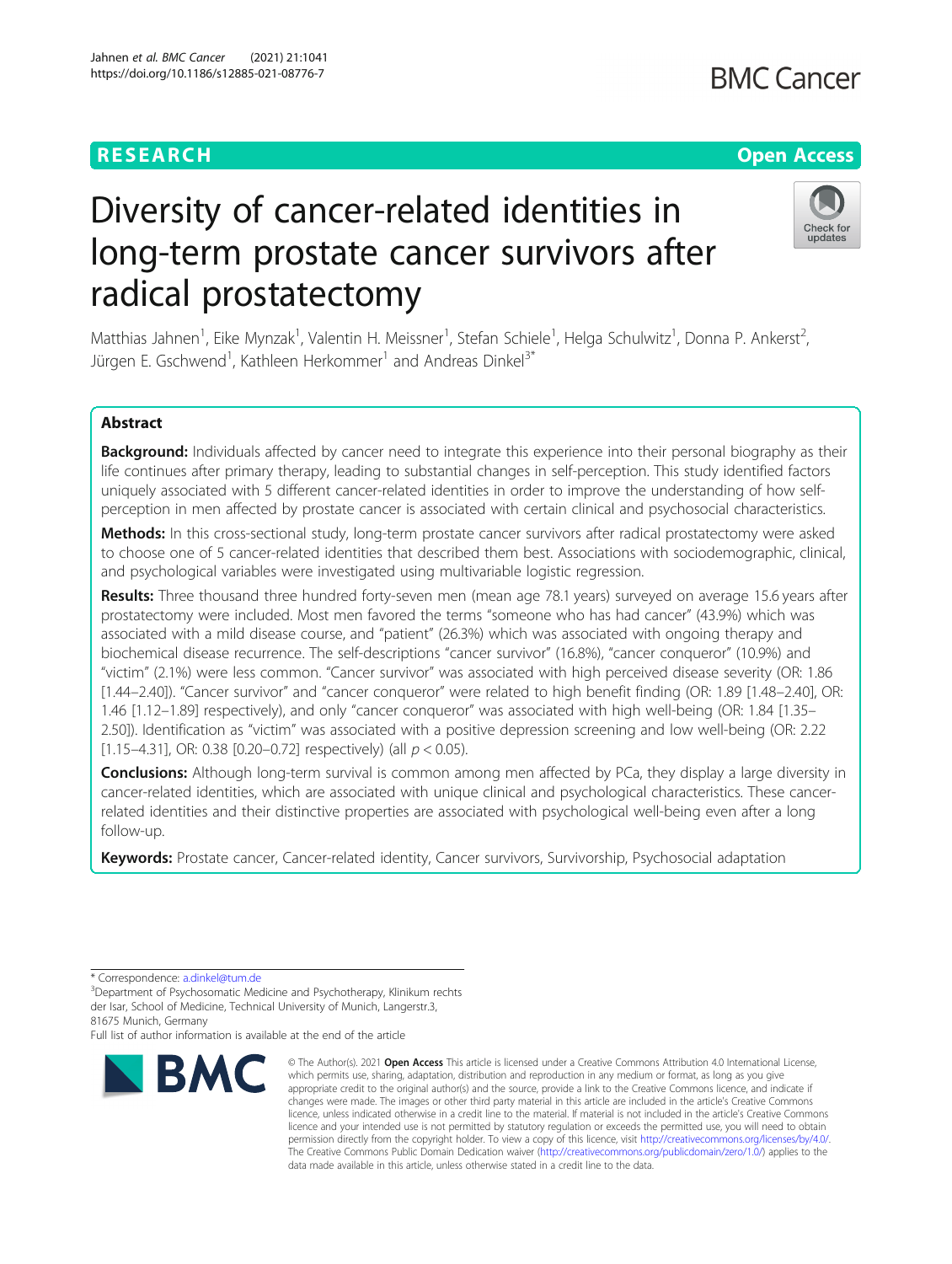# Background

With an aging population along with improvements in early detection and treatment, the numbers of individuals diagnosed with cancer, as well as successfully treated, continue to increase [[1\]](#page-9-0). In many cases cancer diagnosis and treatment become part of a continuing life story rather than its final chapter. However, living with cancer is in many cases still accompanied by a wide range of hardships deriving from factors such as pain, therapy side effects, accelerated aging, existential fears and distrust in one's own body  $[2-5]$  $[2-5]$  $[2-5]$ . This has placed growing importance on advising individuals affected by cancer on how to process their cancer experience and how to integrate it into their personal biography [\[6](#page-9-0), [7](#page-9-0)]. In this regard, particularly in the U.S., the concept of survivorship and identification as a "cancer survivor" has been advocated, while other characterizations, such as "patient" or "cancer victim", which connotate with a passive stance, have become more and more outdated [[6](#page-9-0)– [8\]](#page-9-0). Accordingly, a shift away from these terms towards those that accentuate overcoming the disease, such as "cancer survivor" or "cancer conqueror", have been proposed for medical practice [[7\]](#page-9-0).

Deimling et al. found that self-identification as "survivor" was associated with increased positive affect, benefit finding and well-being in various types of cancers and that when given the choice, individuals affected by cancer often preferred the term "cancer survivor" over "patient". Consequently, they suggested that adapting a "survivor" identity is beneficial for mental health and disease coping [\[7](#page-9-0)]. However, subsequent research revealed that most individuals remain reluctant and identify more with the term "someone who has had cancer" than "cancer survivor" or "cancer conqueror" without a major drawback in overall well-being  $[8-10]$  $[8-10]$  $[8-10]$  $[8-10]$ . Therefore, it was suggested that actively trying to impose a cancer related identity (CRI) might cause more harm than benefit [\[11\]](#page-9-0). Additionally, it has been shown that individuals continuously affected by clinical or emotional symptoms after primary treatment for cancer tend to still perceive themselves as "patients" [\[12](#page-9-0)]. These mixed results complicate definitive recommendation of empowerment via specific CRIs.

Living with cancer is a major challenge for many men affected by prostate cancer (PCa). With 10-year survival almost unaltered in the majority of cases, long-term continuation of life after diagnosis has become the norm for men diagnosed with PCa [[13,](#page-9-0) [14\]](#page-9-0). Nevertheless, regular follow-up visits, biochemical tumor recurrence rate of 20 to 50% 10 years after primary therapy, as well as side effects from primary and adjuvant therapy may be a burden for many of those men [\[15](#page-9-0)–[17\]](#page-9-0). Thus, research on CRIs and their impact on well-being in men affected by PCa is of interest. Small US studies showed that 1 to 8

years after primary diagnosis, up to 35% of men affected by PCa favored the terms "cancer survivor" or "cancer conqueror "as self-description [[8,](#page-9-0) [9\]](#page-9-0). While identification as a "survivor" was associated with positive affect, identification as a "victim" was associated with negative affect. Results suggested that lower threat appraisal, thoughtful reflection and gaining an understanding through peers might be contributing factors in adopting a "survivor" identity [[7](#page-9-0)–[9](#page-9-0)]. However, data on clinical factors as well as psychological characteristics that might accompany the development of certain CRIs, other than a "cancer survivor" one, are still lacking.

This study assessed how men affected by PCa selfidentify with regards to 5 different CRIs: "patient", "victim", "someone who has had cancer", "cancer survivor" and "cancer conqueror". These 5 CRIs carry different connotations with regards to one's personal cancer experience, which range from passive and submissive to actively engaging. Assessment of such a balanced set of CRIs allowed a detailed comparison between men, who adapt an active CRI, with men, who identify with a submissive or a neutral CRI. Furthermore, associations of these CRIs with a broad set of sociodemographic characteristics, clinical factors, and psychosocial aspects were investigated, using data from a large German PCa database.

# Methods

# Design and procedure

Data were gathered as part of the German research project 'Familial Prostate Cancer', which since 1993 has prospectively recruited PCa patients regardless of a family history of PCa via collaborating urologists and clinics. Further details about the research project and its multicentric database has been described elsewhere [\[15](#page-9-0), [18](#page-9-0)]. In short, participants receive annual questionnaires (conducted in German) concerning clinical, sociodemographic, and psychosocial information, with further clinical information being obtained through the corresponding treating urologist. The ethic committee of the TU Munich has approved this research project.

For the present study, cross-sectional data from the annual follow-up of 2019 were analyzed. By January of 2020, 4141 of 6168 participants (67.1.0%) had returned the questionnaire. From these, only participants who underwent radical prostatectomy as primary treatment and who answered the item regarding cancer identity with a single answer were included  $(N = 3347)$ .

# Measures

## Cancer-related identity

Following previous research on men affected by PCa, participants were asked to choose only one of the following 5 CRIs describing them most suitable with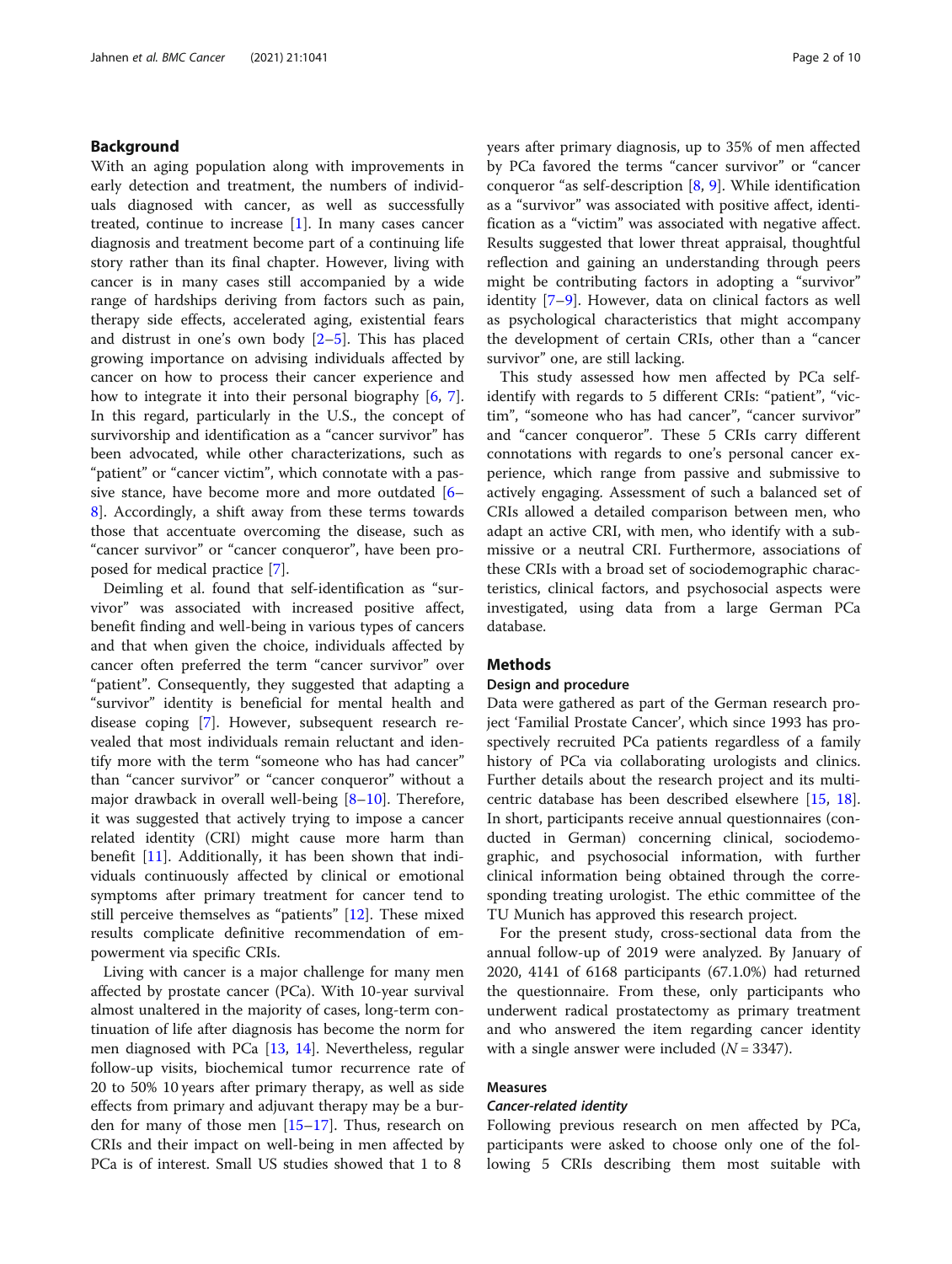regards to their cancer experience [\[7,](#page-9-0) [8,](#page-9-0) [11](#page-9-0)]: "patient", "victim", "someone who has had cancer", "cancer survivor" and "cancer conqueror".

# Sociodemographic and clinical characteristics

Sociodemographic data included: age at survey, school education, current partnership, and children. Clinical data included age at surgery, time since surgery, presence of a second primary cancer, family history of PCa (yes: at least one consanguine relative with PCa vs. no), PSA level at diagnosis, histopathological Gleason-Score, histopathological grading, organ-confined stage at RP according to TNM classification of 2002, biochemical recurrence (PSA level  $\geq$  0.2 ng/ml) during follow-up, biochemical recurrence at survey, discontinued PSA follow-up and ongoing PCa treatment at survey.

#### Depression and anxiety

Symptoms of depression and anxiety were assessed using the validated ultra-brief instruments Patient Health Questionnaire-2 (PHQ-2) and General Anxiety Disorder-2 (GAD-2) scale. For both scales (range 0–6), a cut-off score ≥ 3 indicates a clinical level of depression or anxiety, respectively [\[19,](#page-9-0) [20](#page-9-0)]. Cronbach's alpha coefficients for PHQ-2 and GAD-2 scale were 0.65 and 0.75 respectively, representing satisfactory internal consistency.

#### Perceived severity of the disease

The perceived severity of being affected by PCa was assessed with the single item "Having had prostate cancer is one of the worst things that happened to me in my life" (adapted from [\[21\]](#page-9-0) using past tense). Participants were asked to answer on a four-point scale ranging from `strongly disagree´ (1) to 'strongly agree' (4). Responses (1) and (2) and responses (3) and (4) were combined to ´low perceived severity´ and `high perceived severity´, respectively.

# Benefit finding

Benefit finding was assessed using one item with high factor loading and high face validity adapted from the German version of the 17-item benefit finding scale: "My prostate cancer has helped me become more focused on priorities, with a deeper sense of purpose in life" [[22,](#page-9-0) [23\]](#page-9-0). Participants were asked to answer on a five-point scale ranging from 'not at all' (1) to 'extremely' (5). Responses (1) and (2) and (3) to (5) were combined to ´low benefit finding´ and `high benefit finding´, respectively [\[24\]](#page-9-0).

# Well-being

Well-being was assessed using the single item" How much of the time during the past month did you feel happy" [[25](#page-9-0)]. Participants were asked to answer on a four-point scale ranging from 'none' (1) to 'all' (4). Responses (1) and (2) and (3) and (4) were combined to `low well-being´ and `high well-being´, respectively.

# Statistical analysis

Descriptive statistics were calculated for all study variables. Chi-square and Wilcoxon tests were applied for analyzing associations between the CRIs and sociodemographic, clinical, and psychological variables. Multivariable logistic regression with backward elimination was used to identify variables independently associated with each of the CRIs. All psychosocial and sociodemographic variables as well as certain clinical characteristics (time since surgery, family history of PCa, second primary tumor, biochemical tumor recurrence during follow-up and survey, ongoing therapy) were included in multivariable logistic regression analysis. Statistical significance was set at  $p < 0.05$ . All analyses were performed using SAS (Version 9.4).

# Results

Three thousand three hundred forty-seven men affected by PCa with a mean age at survey of 78.1 years (standard deviation  $(SD) = 6.3$  and a mean follow-up of 15.6 years  $(SD = 3.8)$  were included in the analysis (Table [1](#page-3-0)). Men self-identified most frequently as "someone who has had cancer" (43.9%) followed by "patient" (26.3%). The terms "cancer survivor" and "cancer conqueror" were favored by 16.8 and 10.9%, respectively. "Victim" was the least endorsed term (2.1%) (Fig. [1\)](#page-4-0).

Men who self-identified as "someone who has had cancer" were the youngest at survey, while men who self-identified as "cancer survivor" were the oldest. Other sociodemographic variables such as partnership or children did not show any significant differences between the different CRIs. Men who self-identified as "someone who has had cancer" had the lowest percentage of biochemical recurrence during follow-up (31.6% vs. 40.9% on average). High perceived severity of the disease was reported most frequently by men self-identified as "cancer survivor" (68.9%) and "victim" (82.2%). While men self-identified as "cancer conqueror" expressed most often high well-being (75.2%), men self-identified as "cancer survivor" and "victim" expressed high well-being least often (59.0 and 34.8%, respectively). High benefit finding was found most often in men self-identified as "cancer survivor" or "cancer conqueror" (56.1, 51.4%, respectively vs  $44.0\%$  on average). (all  $p < 0.0001$ ) (Table [2\)](#page-5-0).

Multivariable logistic regression analyses showed almost no associations between sociodemographic factors and the 5 CRIs. The two exceptions were an association between a "survivor" identity and higher age at survey and an association between identification as "someone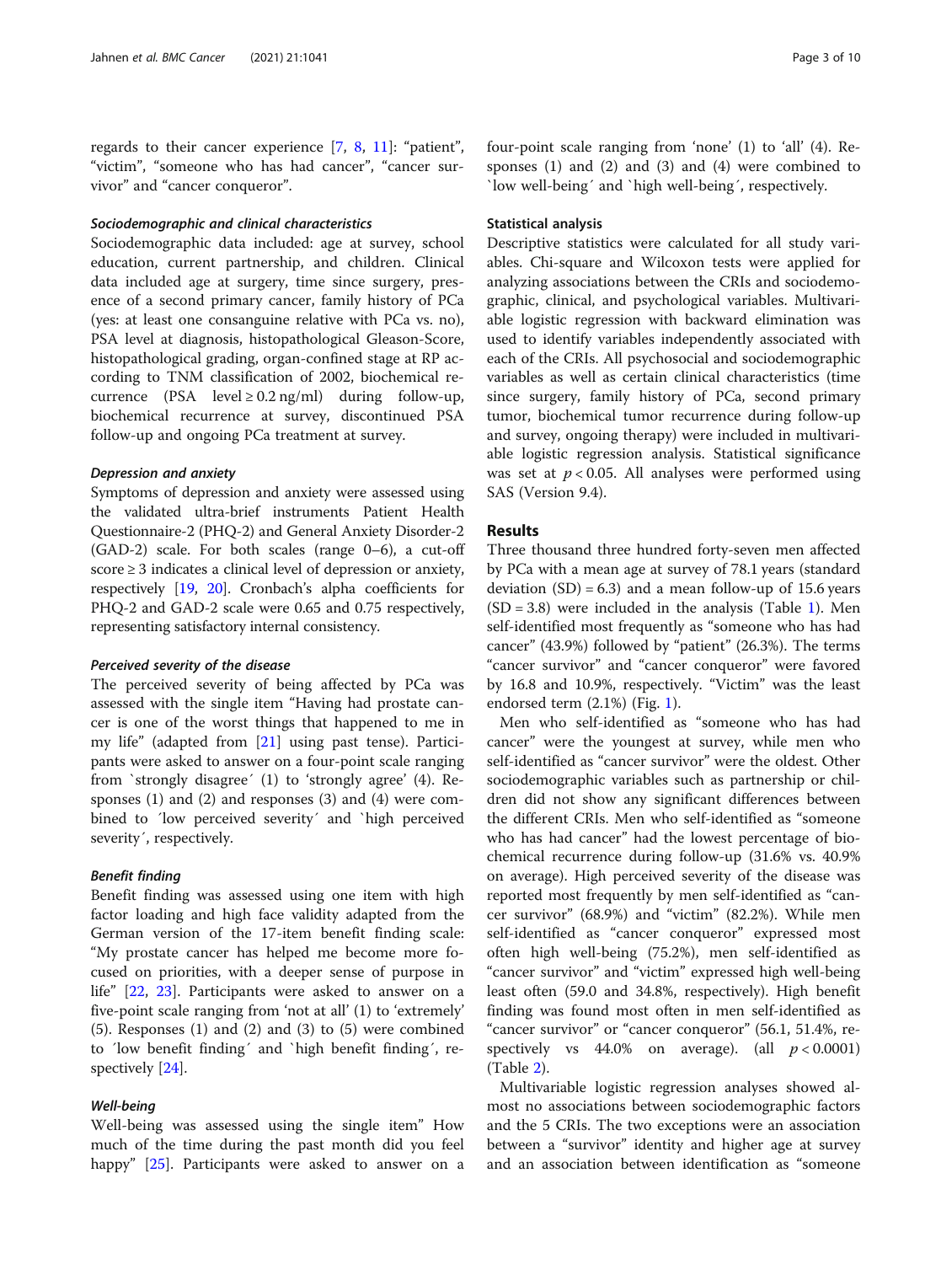Sociodemographic factors

<span id="page-3-0"></span>

| <b>Table 1</b> Sociodemographic, clinical and psychological |  |  |
|-------------------------------------------------------------|--|--|
| characteristics of the study sample ( $n = 3347$ )          |  |  |

|   |                                         | n    | %    |
|---|-----------------------------------------|------|------|
|   | G III                                   | 833  | 25.6 |
|   | Organ-confined stage at RP              |      |      |
|   | yes                                     | 2343 | 71.0 |
| 8 | no                                      | 955  | 29.0 |
| O | Biochemical recurrence during follow-up |      |      |
|   | yes                                     | 1211 | 40.9 |
| 8 | no                                      | 1749 | 59.1 |
| 4 | Biochemical recurrence at survey        |      |      |
| 2 | yes                                     | 572  | 20.0 |
| б | no                                      | 2295 | 80.C |
|   | Discontinued PSA follow-up              |      |      |
| 1 | yes                                     | 186  | 5.6  |
|   | no                                      | 3161 | 94.4 |
|   | Ongoing treatment at survey             |      |      |
|   | yes                                     | 423  | 12.9 |
| 5 | no                                      | 2864 | 87.1 |
|   | Psychosocial factors                    |      |      |
|   | PHQ-2 (depression screening)            |      |      |
| 9 | positive screening $(23)$               | 469  | 14.8 |
| 1 | negative screening $(<$ 3)              | 2707 | 85.2 |
| C | GAD-2 (anxiety disorder screening)      |      |      |
|   | positive screening $(23)$               | 360  | 11.4 |
|   | negative screening $(<$ 3)              | 2798 | 88.6 |

| Sociodemographic, ciinicai and psychological |  |
|----------------------------------------------|--|
| istics of the study sample $(n = 3347)$      |  |

n %

| Well-being                                                             |      |      |
|------------------------------------------------------------------------|------|------|
| low                                                                    | 1075 | 34.2 |
| high                                                                   | 2067 | 65.8 |
| Benefit Finding                                                        |      |      |
| low                                                                    | 1823 | 56.C |
| high                                                                   | 1429 | 44.C |
| Note: M mean, SD standard deviation, PCa prostate cancer, PSA prostate |      |      |

low 1448 45.0 high 1770 55.0

Perceived severity of disease

Note: M mean, SD standard deviation, PCa prostate cancer, PSA prostate specific antigen, RP radical prostatectomy, PHQ patient health questionnaire, GAD general anxiety disorder

who had cancer" and higher school education. Although associations between clinical factors and the CRIs were seldom, there were the following notable exceptions. While men identifying as "someone who has had cancer" were less likely to have faced a more complicated followup (biochemical recurrence or ongoing therapy), men identifying as "patient" were more likely to experience a current disease progress or ongoing therapy. Men with a "cancer survivor" identity were more likely to have experienced a biochemical recurrence during follow-up, but

Age at survey (years)  $M = 78.1$ ,  $SD = 6.3$  $≤ 70$  375 11.2  $> 70 \leq 80$  1599 47.8  $> 80$  41.0 Educational level primary, secondary - low 1187 39. secondary - intermediate 519 519 secondary - high 362 362 tertiary 30.6 Partnership yes 3053 92.1 no 260 7.9 Children 0 376 11.5  $\geq$  1 2901 88.5 Clinical characteristics Age at surgery (years)  $M = 62.5$ ,  $SD = 6.1$  $≤ 55$  399 11.9  $> 55 \le 65$  1742 52.  $> 65$  36.0 Time since surgery (years)  $M = 15.6$ ,  $SD = 3.8$  $\leq 10$  198 5.9  $> 10 \le 15$  42.6  $> 15 \leq 20$  40.3  $> 20$  11.2 Second primary cancer yes 12.9 no 2917 87.1 Family history of PCa yes 1297 38.8 no 2050 61.2 PSA level at diagnosis (ng/ml)  $\leq 4$  9.9  $> 4 \le 10$  1870 60.1  $> 10$  934 30.0 Gleason score 2–6 1424 50.5  $7, 3 + 4 = 7, 4 + 3 = 7$  1131 40.0 8–10 269 9.5 Grading G I 133 4.1

G II 2292 70.3

# Table 1 Sociodemographic, clinical and psychological characteristics of the study sample ( $n = 3347$ ) (Continued)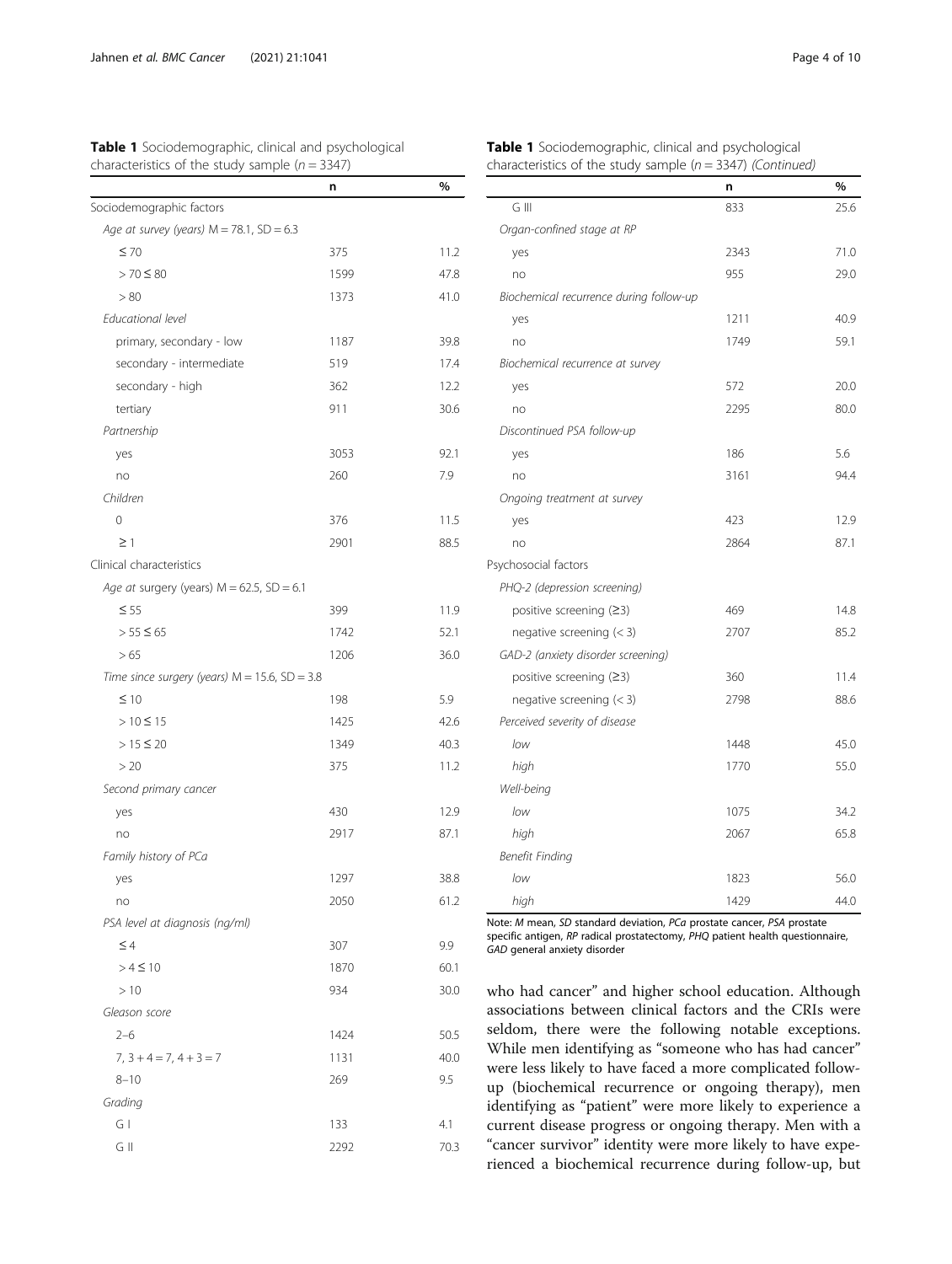<span id="page-4-0"></span>

were less likely to have a current biochemical recurrence at survey (Table [3](#page-7-0)) (all  $p < .05$ ).

Associations with psychosocial factors were present for all CRIs. Whereas men with a "cancer survivor" or "cancer conqueror" identity were more likely to be considered to have high benefit finding, men identifying as "someone who has had cancer" or "patient" were less likely to be considered to have high benefit finding. Selfidentification as "cancer survivor" was also associated with an increased likelihood of high perceived disease severity and a decreased likelihood of high well-being. "Cancer conqueror" was the only CRI associated with an increased likelihood of high well-being. Men selfidentified as "victim" were more likely to report high perceived disease severity and have a positive screening for depression. The identities "conqueror" and "victim" were associated with the least number of significant fac-tors (Table [3](#page-7-0)) (all  $p < .05$ ).

# Discussion

During the past decades growing focus has been placed on assisting individuals diagnosed with cancer on coping with the disease as they continue their life beyond the stage of primary therapy and successful recovery. In this regard it has been shown that there are different ways of perceiving this experience, leading to a variety of cancer-related identities (CRIs). Especially meaning making by adopting an active CRI and identifying as a "cancer survivor" has been advocated as beneficial [[7](#page-9-0)–[9\]](#page-9-0).

In this analysis of men affected by prostate cancer (PCa) with a long follow-up after radical prostatectomy, most men self-identified with the more neutral terms "someone who has had cancer" or "patient", while only

one forth self-identified as "cancer survivor" or "cancer conqueror". Only few men believed that "victim" would describe them best. These results are in accordance with previous research on men affected by PCa showing that, while the majority of such men favors a more neutral term such as "someone who has had cancer" as selfdescription, identification with regards to a cancer experience may vary widely  $[8, 9]$  $[8, 9]$  $[8, 9]$  $[8, 9]$  $[8, 9]$ . Nevertheless, it has to be pointed out that the endorsement of a "cancer survivor" identity was relatively low in our sample compared to previous research, which has mostly been done in the US [[8,](#page-9-0) [11](#page-9-0)]. Outside of the US the term "cancer survivor" has been advocated less publicly as a positive empowering term. It has been shown that without this cultural background individuals affected by cancer might associate the term "survivor" or its literal translation with survival of natural disasters or military conflict and deem it as inappropriate to their situation [\[26](#page-9-0)–[28\]](#page-9-0). This might have led to the low endorsement of the term in our sample of German men affected by PCa. However, as we applied a forced choice response, we do not know whether men would find other self-descriptions nearly equally appropriate. Thus, CRI not chosen do not necessarily imply negative appraisals.

Results indicated that men who preferred the more neutral term "someone who has had cancer" were more likely to have experienced PCa with an oncological uneventful follow-up (no biochemical recurrence) and less likely to report profound, positive changes derived from their cancer experience (benefit finding). These findings support previous studies finding that individuals who preferred a more neutral term considered their disease often as something unthreatening of their past and "hardly ever think about their disease" [\[10\]](#page-9-0). For men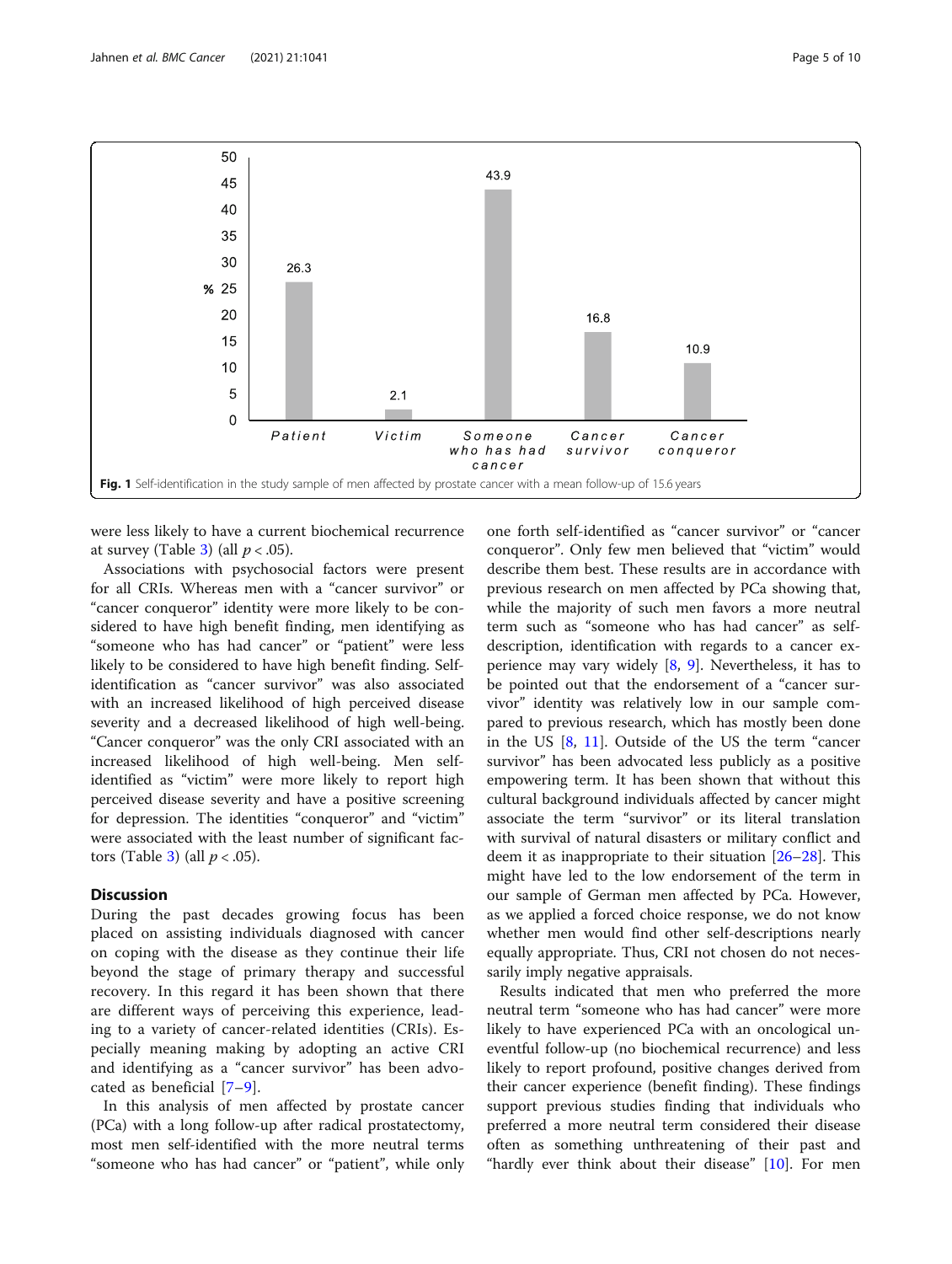|                                      | <b>Table 2</b> Companson of Rey characteristics of the 5 cancel-related fuentities<br>Someone who has had<br>cancer $n = 1468$ (%) | Patient<br>$n = 882$<br>(%) | Cancer survivor $n = 561$<br>(%) | Cancer conqueror $n = 364$<br>(%) | <b>Victim</b><br>$n = 72$<br>(%) |
|--------------------------------------|------------------------------------------------------------------------------------------------------------------------------------|-----------------------------|----------------------------------|-----------------------------------|----------------------------------|
| Age at survey (years)**              |                                                                                                                                    |                             |                                  |                                   |                                  |
| $\leq 70$                            | 12.7                                                                                                                               | 10.2                        | 7.8                              | 13.2                              | 9.7                              |
| $> 70 \le 80$                        | 49.4                                                                                                                               | 48.2                        | 43.5                             | 45.9                              | 52.8                             |
| $>80$                                | 37.9                                                                                                                               | 41.6                        | 48.7                             | 40.9                              | 37.5                             |
| Educational level**                  |                                                                                                                                    |                             |                                  |                                   |                                  |
| primary, secondary - low             | 36.3                                                                                                                               | 38.8                        | 46.0                             | 45.1                              | 52.5                             |
| secondary - intermediate             | 17.9                                                                                                                               | 17.3                        | 15.4                             | 19.0                              | 16.4                             |
| secondary - high                     | 12.5                                                                                                                               | 11.9                        | 12.8                             | 10.2                              | 13.1                             |
| tertiary                             | 33.3                                                                                                                               | 32.0                        | 25.8                             | 25.7                              | 18.0                             |
| Partnership                          |                                                                                                                                    |                             |                                  |                                   |                                  |
| yes                                  | 92.2                                                                                                                               | 91.9                        | 90.7                             | 95.0                              | 91.4                             |
| no                                   | $7.8\,$                                                                                                                            | 8.1                         | 9.3                              | 5.0                               | 8.6                              |
| Children                             |                                                                                                                                    |                             |                                  |                                   |                                  |
| $\circ$                              | 12.1                                                                                                                               | 12.8                        | 9.3                              | 9.9                               | 8.5                              |
| $\geq$ 1                             | 87.9                                                                                                                               | 87.2                        | 90.7                             | 90.1                              | 91.5                             |
| Age at surgery (years)               |                                                                                                                                    |                             |                                  |                                   |                                  |
| $\leq$ 55                            | 13.8                                                                                                                               | 10.0                        | 8.9                              | 13.5                              | 12.5                             |
| $> 55 \le 65$                        | 52.1                                                                                                                               | 51.7                        | 51.7                             | 52.7                              | 55.6                             |
| > 65                                 | 34.1                                                                                                                               | 38.3                        | 39.4                             | 33.8                              | 31.9                             |
| Time since surgery (years)***        |                                                                                                                                    |                             |                                  |                                   |                                  |
| $\leq 10$                            | 5.7                                                                                                                                | $6.8\,$                     | 5.5                              | 5.8                               | 4.2                              |
| $> 10 \le 15$                        | 44.3                                                                                                                               | 42.2                        | 36.0                             | 46.4                              | 43.0                             |
| $> 15 \le 20$                        | 40.7                                                                                                                               | 40.8                        | 41.7                             | 34.9                              | 41.7                             |
| >20                                  | 9.3                                                                                                                                | 10.2                        | 16.8                             | 12.9                              | 11.1                             |
| Second primary cancer                |                                                                                                                                    |                             |                                  |                                   |                                  |
| yes                                  | 11.7                                                                                                                               | 12.5                        | 15.5                             | 13.7                              | 16.7                             |
| no                                   | 88.3                                                                                                                               | 87.5                        | 84.5                             | 86.3                              | 83.3                             |
| Family history of PCa                |                                                                                                                                    |                             |                                  |                                   |                                  |
| yes                                  | 40.5                                                                                                                               | 35.9                        | 38.2                             | 40.4                              | 33.3                             |
| no                                   | 59.5                                                                                                                               | 64.1                        | 61.8                             | 59.6                              | 66.7                             |
| Biochemical recurrence during FU**** |                                                                                                                                    |                             |                                  |                                   |                                  |
| yes                                  | 31.6                                                                                                                               | 49.1                        | 51.3                             | 39.6                              | 54.1                             |
| no                                   | 68.4                                                                                                                               | 50.9                        | 48.7                             | 60.4                              | 45.9                             |
| Biochemical recurrence at survey**** |                                                                                                                                    |                             |                                  |                                   |                                  |
| yes                                  | 13.7                                                                                                                               | 29.6                        | 21.9                             | 16.8                              | 25.9                             |
| no                                   | 86.3                                                                                                                               | 70.4                        | 78.1                             | 83.2                              | 74.1                             |
| Discontinued PSA follow-up           |                                                                                                                                    |                             |                                  |                                   |                                  |
| yes                                  | 5.3                                                                                                                                | 5.1                         | 6.6                              | 5.5                               | 9.7                              |
| no                                   | 94.7                                                                                                                               | 94.9                        | 93.4                             | 94.5                              | 90.3                             |
| Ongoing treatment at survey****      |                                                                                                                                    |                             |                                  |                                   |                                  |
| yes                                  | 6.2                                                                                                                                | 19.7                        | 18.3                             | 13.0                              | 23.2                             |
| $\mathop{\textsf{no}}$               | 93.8                                                                                                                               | 80.3                        | 81.7                             | 87.0                              | 76.8                             |

# <span id="page-5-0"></span>Table 2 Comparison of key characteristics of the 5 cancer-related identities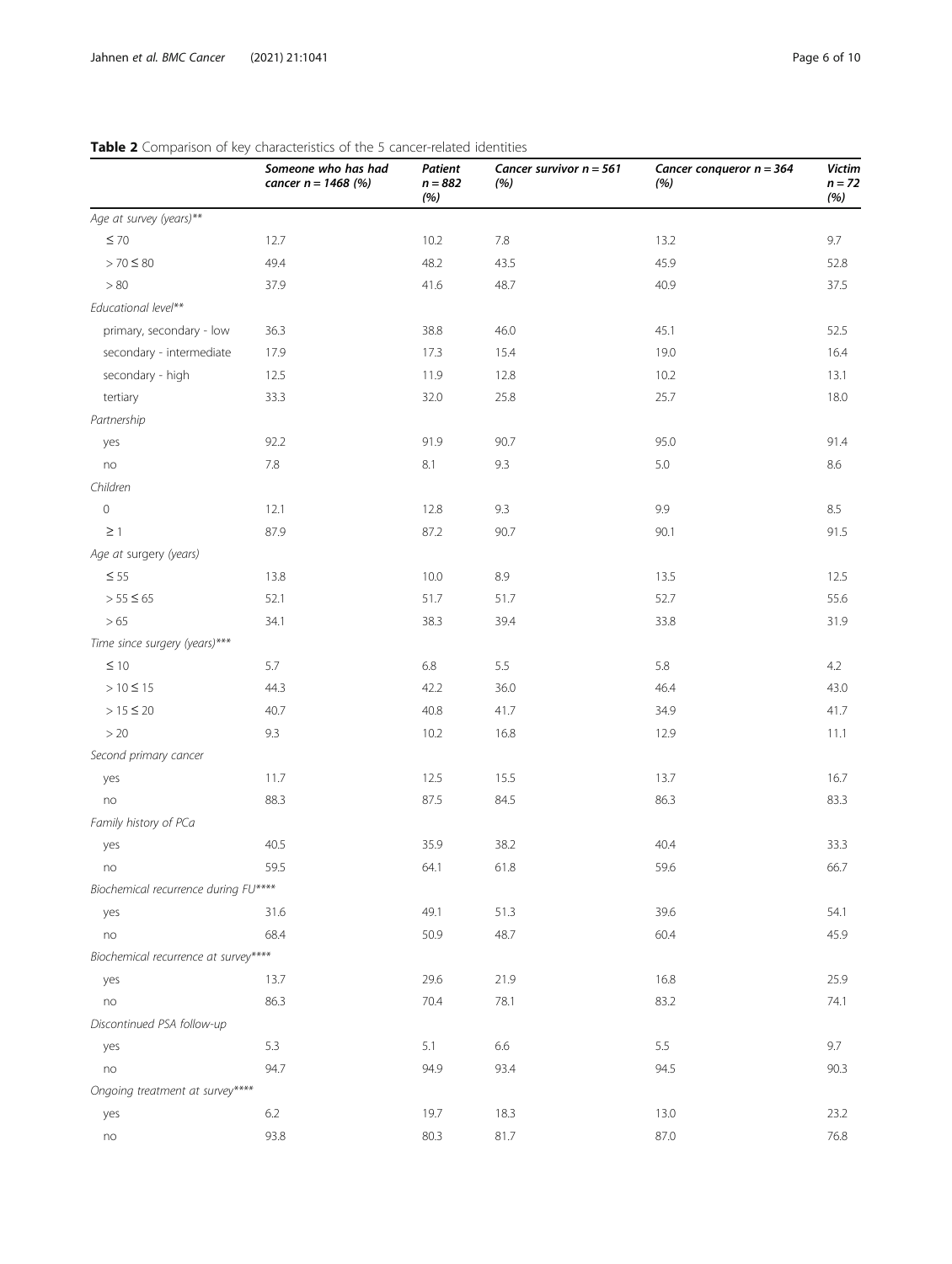|                                         | Someone who has had<br>cancer $n = 1468$ (%) | <b>Patient</b><br>$n = 882$<br>(%) | Cancer survivor $n = 561$<br>(% ) | Cancer conqueror $n = 364$<br>(% ) | <b>Victim</b><br>$n = 72$<br>(%) |
|-----------------------------------------|----------------------------------------------|------------------------------------|-----------------------------------|------------------------------------|----------------------------------|
| PHQ-2 (depression screening) ****       |                                              |                                    |                                   |                                    |                                  |
| positive screening $(23)$               | 12.0                                         | 15.0                               | 19.7                              | 13.0                               | 39.1                             |
| negative screening $(< 3)$              | 88.0                                         | 85.0                               | 80.3                              | 87.0                               | 60.9                             |
| GAD-2 (anxiety disorder screening) **** |                                              |                                    |                                   |                                    |                                  |
| positive screening $(23)$               | 9.7                                          | 10.2                               | 16.2                              | 8.7                                | 37.3                             |
| negative screening $(< 3)$              | 90.3                                         | 89.8                               | 83.8                              | 91.3                               | 62.7                             |
| Perceived severity of disease****       |                                              |                                    |                                   |                                    |                                  |
| low                                     | 48.4                                         | 50.6                               | 31.1                              | 44.5                               | 18.8                             |
| high                                    | 51.6                                         | 49.4                               | 68.9                              | 55.5                               | 82.2                             |
| Well-being****                          |                                              |                                    |                                   |                                    |                                  |
| low                                     | 32.3                                         | 34.5                               | 41.0                              | 24.8                               | 65.2                             |
| high                                    | 67.7                                         | 65.5                               | 59.0                              | 75.2                               | 34.8                             |
| Benefit finding****                     |                                              |                                    |                                   |                                    |                                  |
| low                                     | 59.6                                         | 60.6                               | 43.9                              | 48.6                               | 58.6                             |
| high                                    | 30.4                                         | 39.4                               | 56.1                              | 51.4                               | 41.4                             |

Table 2 Comparison of key characteristics of the 5 cancer-related identities (Continued)

Note: \*\*\*\*  $p$  < .0001; \*\*\*  $p$  < .001; \*\*  $p$  < .01; \*  $p$  < .05; PCa prostate cancer, FU follow-up, PSA prostate specific antigen, PHQ patient health questionnaire, GAD general anxiety disorder, per. perceived

who self-identified as "someone who has had cancer", PCa did not hold the centrality in their life sufficient to trigger the development of an active CRI [[29\]](#page-9-0). Since PCa is generally linked with long-term survival, many men prefer "someone who has had cancer" over terms such as "cancer survivor" as self-description in the present as well as in previous studies [[11\]](#page-9-0).

A characteristic adversity of PCa is that, despite an excellent survival prognosis, biochemical cancer recurrence, requiring subsequent therapy, is seen in a considerable number of cases even 10 years after primary therapy [\[17,](#page-9-0) [30\]](#page-9-0). In this study sample at least a fifth reported a biochemical cancer recurrence at survey and/or an ongoing therapy. Men in this situation, characterized by cancer as a current medical condition rather than a previous life event, were more likely to perceive themselves as "patient". This agrees with a study from Thong et al., showing that treatment, cancer recurrence or lingering cancer/therapy-related symptoms after primary cancer therapy were associated with self-identification as "patient" [[12\]](#page-9-0). Men who self-identified as "patient" were less likely to consider their disease to have high severity, and no association between self-identification as "patient" and psychological distress was found. In contrast to previous studies, this suggests that identification with the more passive term "patient" is not necessarily associated with a more demanding disease burden and that a general disapproval of the term for individuals affected by cancer might be premature [[10](#page-9-0), [12](#page-9-0)].

In scientific literature individuals affected by cancer following primary therapy are regularly referred to as "cancer survivors" [\[27](#page-9-0), [28\]](#page-9-0). The term is often used for certain time frames (most often 3 or 5 years) without signs of cancer recurrence, which indicate that individuals affected by cancer might be considered as cured. With growing research on cancer survivorship, the term "cancer survivor" has also been advocated as proper description of individuals affected by cancer regardless of their disease course in order to emphasize resilience and personal strength in one's "fight" against cancer [\[28](#page-9-0), [31](#page-9-0)]. Especially in the U.S., such an interpretation of the term "cancer survivor" has been promoted and individuals affected by cancer have been encouraged to adopt the term as self-description [\[11\]](#page-9-0). Some studies on cancer survivorship and CRIs have already indicated that adapting the identity of a "survivor" is a sign of actively engaging and coping with the cancer experience, which might lead to psychological benefits for the affected individual [\[7](#page-9-0)].

Analyses of narrative data have suggested, on the one hand, that identification as "cancer survivor" is often based on having experienced the disease as a serious life event and, on the other hand, a feeling of having successfully overcome the disease [[7,](#page-9-0) [32](#page-9-0)]. These aspects are supported by the findings of this study showing that men who self-identified as "cancer survivor" were inclined to report high perceived disease severity. Further, these men were also more likely to have endured a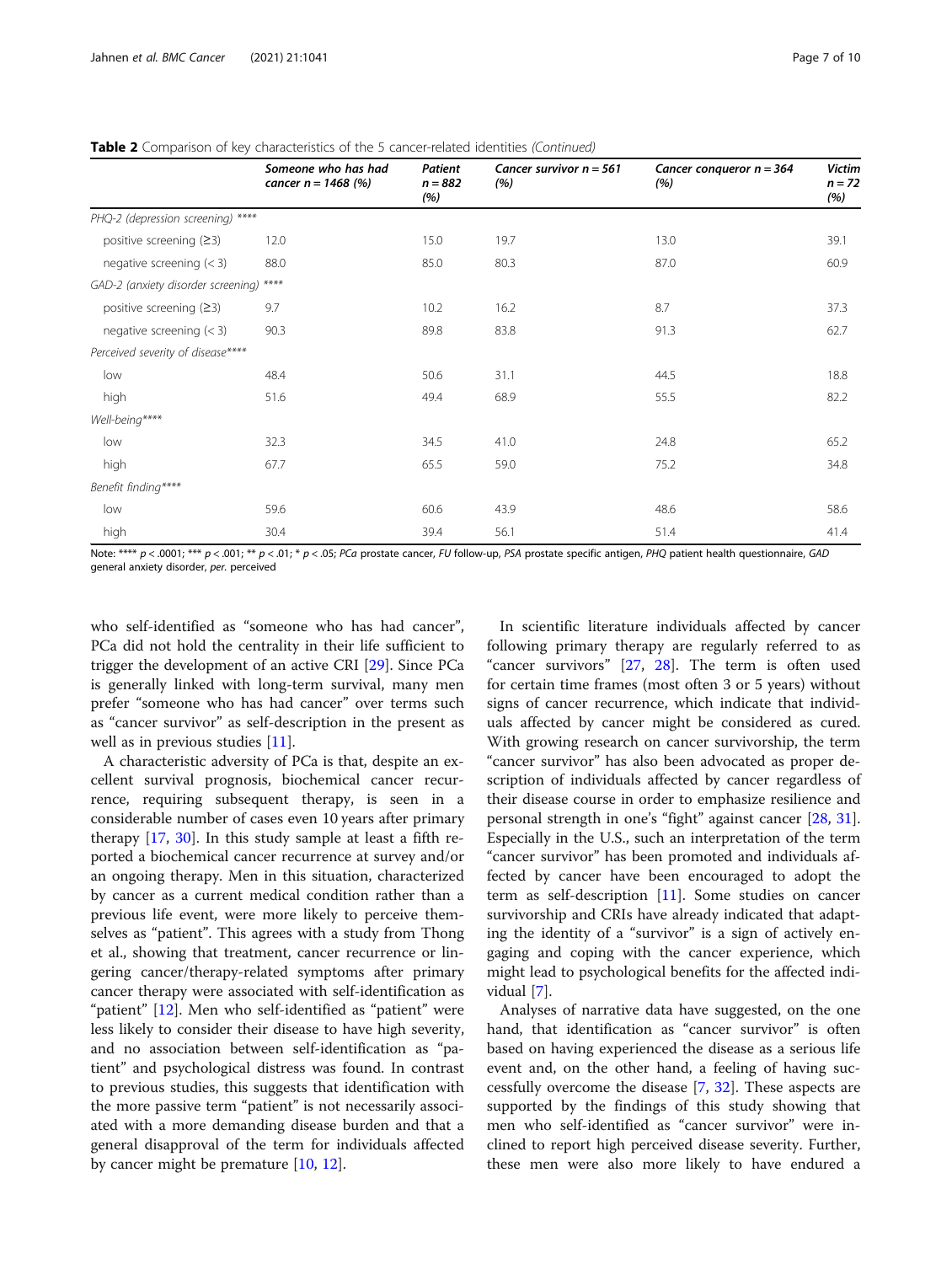|                                                              | Someone who has had cancer<br>OR [95% CI] | Patient<br>OR [95% CI] | <b>Cancer survivor</b><br>OR [95% CI] | Cancer conqueror<br>OR [95% CI] | <b>Victim</b><br>OR [95% CI] |
|--------------------------------------------------------------|-------------------------------------------|------------------------|---------------------------------------|---------------------------------|------------------------------|
| Age at survey (years) [ref: ≤70]                             |                                           |                        |                                       |                                 |                              |
| $> 70 \le 80$                                                |                                           |                        | 1.47 [0.98-2.22]                      |                                 |                              |
| > 80                                                         |                                           |                        | 2.11 [1.39-3.20]                      |                                 |                              |
| Educational level [ref: primary, sec. low]                   |                                           |                        |                                       |                                 |                              |
| Secondary intermediate                                       | 1.37 [1.07-1.76]                          |                        |                                       |                                 |                              |
| Secondary high                                               | 1.16 [0.87-1.54]                          |                        |                                       |                                 |                              |
| Tertiary                                                     | 1.34 [1.09-1.65]                          |                        |                                       |                                 |                              |
| Family history of PCa [ref: no]                              |                                           |                        |                                       |                                 |                              |
| yes                                                          | 1.20 [1.00-1.43]                          |                        |                                       |                                 |                              |
| Biochemical recurrence during FU [ref: no]                   |                                           |                        |                                       |                                 |                              |
| yes                                                          | $0.56$ [0.46-0.68]                        |                        | 1.97 [1.49-2.61]                      |                                 |                              |
| Biochemical recurrence at survey [ref: no]                   |                                           |                        |                                       |                                 |                              |
| yes                                                          |                                           | 1.93 [1.53-2.44]       | $0.68$ $[0.48 - 0.95]$                |                                 |                              |
| Ongoing treatment at survey [ref: no]                        |                                           |                        |                                       |                                 |                              |
| yes                                                          | $0.37$ $[0.27 - 0.51]$                    | 1.90 [1.45-2.47]       | $\sim$                                |                                 | 2.07 [1.06-4.04]             |
| PHQ-2 (depression screening) [ref: negative screening (< 3)] |                                           |                        |                                       |                                 |                              |
| positive screening $(≥3)$                                    |                                           |                        |                                       |                                 | 2.22 [1.15-4.31]             |
| Perceived severity of disease [ref: low]                     |                                           |                        |                                       |                                 |                              |
| high                                                         |                                           | $0.75$ $[0.61 - 0.91]$ | 1.86 [1.44-2.40]                      |                                 |                              |
| Well-being [ref: low]                                        |                                           |                        |                                       |                                 |                              |
| high                                                         |                                           |                        | $0.77$ $[0.61 - 0.99]$                | 1.84 [1.35-2.50]                | 0.38 [0.20-0.72]             |
| Benefit finding [ref: low]                                   |                                           |                        |                                       |                                 |                              |
| high                                                         | $0.79$ $[0.66 - 0.94]$                    | $0.75$ [0.62-0.92]     | 1.89 [1.48-2.40]                      | 1.46 [1.12-1.89]                |                              |

<span id="page-7-0"></span>**Table 3** Factors associated with cancer-related identities in multiple logistic regression analysis

Note: PCa prostate cancer, PHQ Patient Health Questionnaire, FU follow-up, ref reference, OR odds ratio, CI confidence interval, sec. secondary

biochemical recurrence during follow-up, while simultaneously being more likely to be biochemical recurrence-free at survey. This supports that overcoming a subjectively and objectively more stressing disease course may lead to the endorsement of a "survivor" identity. Moreover, previous research has suggested that adapting a "survivor" identity may bring forward positive changes driven by the disease experience [\[7,](#page-9-0) [10\]](#page-9-0). These assumptions are supported by findings of this study showing an association between a "survivor" identification and high benefit finding. However, men favoring the self-description as "survivor" were also less likely to report high well-being. These results contradict previous findings proposing a positive effect of adopting a "survivor" identity on psychological health and well-being. Consequently, findings here show that the implications of a "survivor" orientation may vary between individuals affected by cancer.

A previous review of CRIs pointed out that acceptance of the term "cancer survivor" derives partly from positive portrayal of the concept by survivorship movements in the media and support groups  $[11]$  $[11]$ . It should be noted that cancer survivor culture and research on CRIs is mostly based in the U.S., while cultivation of the term "survivor" or its equivalent translations is rather seldom in Europe [\[11](#page-9-0), [33](#page-9-0)]. Limited exposure to a positive depiction of survivorship might lead to interindividual and intercultural differences in the understanding of the term and concept [[34\]](#page-9-0). One should consider that without reference some individuals may choose a "cancer survivor" identity not as a sign of active coping, but rather to reflect the burden of being confronted by fundamental changes and a sense of near defeat derived from their cancer experience. Therefore, identification as "cancer survivor" might be for some an expression or even a cause of reduced psychological well-being.

Since the term "cancer survivor" and its literal translation might be subject to interpretation depending on the cultural background, the term "cancer conqueror", which puts further emphasis on actively engaging and defeating the disease, was also included as potential CRI in this analysis. Previous studies that have investigated the term "cancer conqueror" have shown that endorsement of such an energetic CRI might be associated with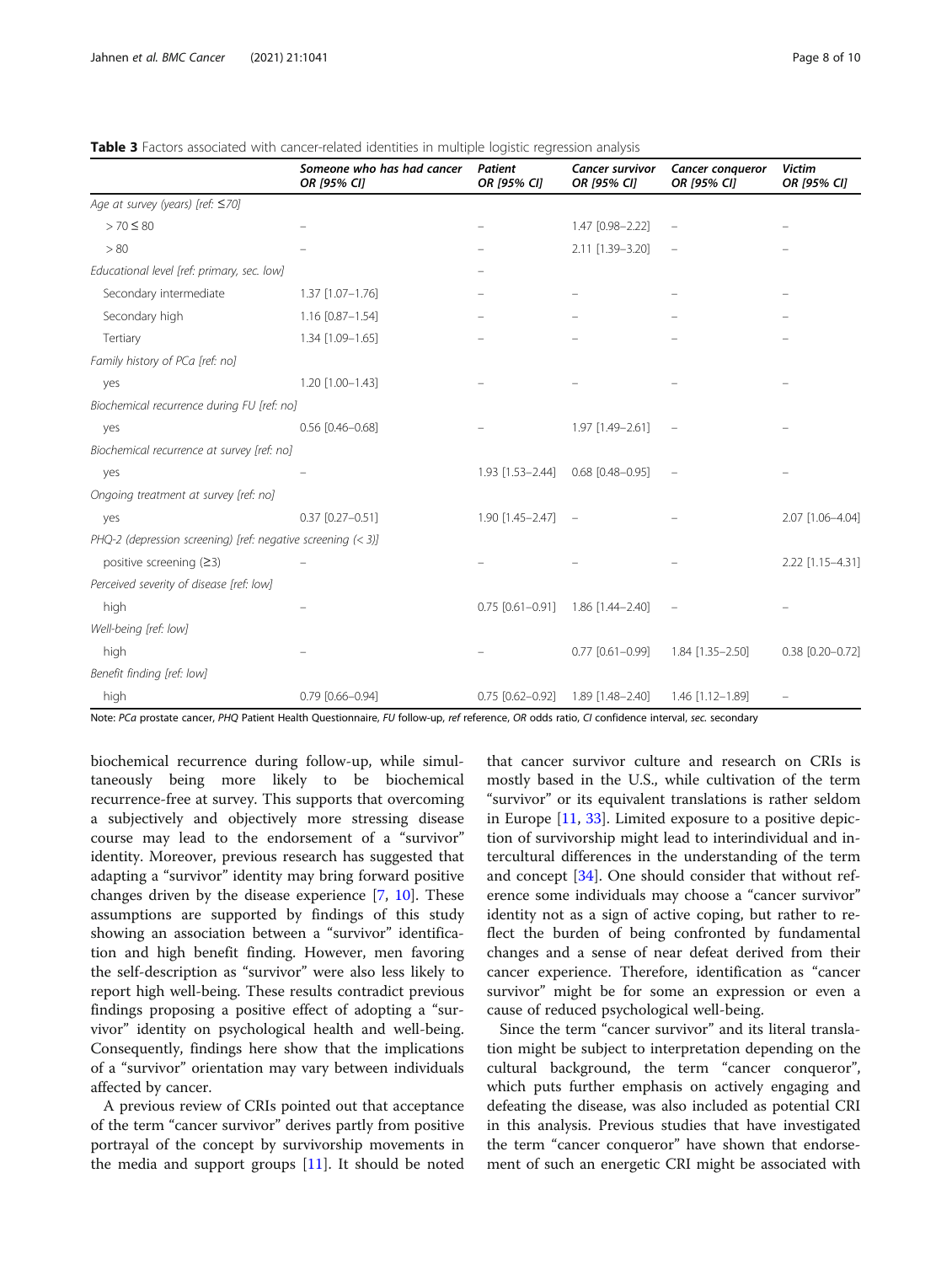positive affect and psychological well-being [[8,](#page-9-0) [11\]](#page-9-0). In contrast to identification as a "cancer survivor", which seems to be influenced by an objectively and subjectively demanding disease course, endorsement of the term "cancer conqueror" was not associated with any clinical factors or the perceived disease severity. This suggests that adapting this kind of identity might not be based on a certain disease course but rather on individual traits influencing the general outlook on life. This is supported by findings here showing that identification as a "cancer conqueror" is associated with high well-being as well as high benefit finding, which may reflect a generally optimistic attitude.

As in previous studies of men affected by PCa only a minority self-identified with the term "victim", stressing the seemingly pitiful fate of individuals diagnosed with cancer [\[8](#page-9-0), [9](#page-9-0)]. Most studies on the subject have found that endorsement of this submissive CRI is associated with psychological distress  $[7-10]$  $[7-10]$  $[7-10]$ . This is supported by the findings from this analysis showing that men selfidentifying as "victim" were more likely to perceive the severity of their disease as high, and were more likely to have positive depression screening and low well-being. Our statistical findings have to be treated with caution due to the low number of men identifying as "victim", nevertheless these men seem to be burdened most by their cancer experience and seem in need of further psychological support, even years after primary diagnosis and therapy.

Study findings must be considered within the limitations of the analysis. Limited by the cross-sectional design, causal assumptions on development of CRIs should be further investigated in longitudinal studies. Further, self-perception with regard to one's cancer experience might also be a dynamic process and changes over time should be expected. Such developments cannot be observed by the applied study design and require further investigation. Nevertheless, it should be noted that multi-variable logistic regression analysis for all 5 CRIs was controlled for the time since surgery, but did not yield any significant results with regards to this parameter. This suggests that in our sample of men with a rather long follow-up after primary therapy, CRIs may be considered as somewhat stable. By only including men primarily treated with radical prostatectomy generalization towards all men affected by PCa is limited and implications for other cancer types should be treated with caution. Further, it has to be noted that limited by the available space of the annual questionnaires some psychological variables were measured using single items. Although this might decrease the validity of our measured psychological variables, previous research has shown that using single items can produce highly credible measurements when longer questionnaire cannot be

applied [[35](#page-9-0), [36](#page-9-0)]. The variety in CRIs suggests that different terms may be equally appropriate in addressing men affected by PCa and that, though these men select a preferred identity when prompted, the remaining identities do not necessarily have negative connotations, and when given the choice some men would have picked several identities to describe themselves with regard to their cancer experience. Nevertheless, the CRIs were distinctively associated with different clinical circumstances and psychological factors, implying a clinically relevant differences in CRIs of men affected by PCa.

# Conclusion

Although long-term survival is common among men affected by PCa, they display a large diversity in CRIs that show unique associations with mainly clinical and psychological characteristics. These CRIs and their distinctive properties are present and seem to interact with psychological well-being even after a long follow-up. This demonstrates that an individual approach, which should include the evaluation of the patient's cancer related identity, is essential in the post-clinical care of men affected by PCa in order to understand the personal impact of their cancer experience.

#### Abbreviations

CRI: Cancer-related identity; PCa: Prostate cancer

#### Acknowledgments

No further acknowledgments.

#### Authors' contributions

The authors listed below have made substantial contributions to the intellectual content of the paper in the various sections described below. Conception and design: A. Dinkel, K. Herkommer, M. Jahnen, V. H. Meissner. Acquisition of data: E. Mynzak, K. Herkommer. Analysis and interpretation of data: M. Jahnen, K. Herkommer, A. Dinkel, E. Mynzak. Drafting of the manuscript: M. Jahnen, E. Mynzak. Critical revision of the manuscript for important intellectual content: A. Dinkel, V. H. Meissner, K. Herkommer, E. Mynzak, S. Schiele, H. Schulwitz, D.P. Ankerst, J.E. Gschwend. Statistical analysis: S. Schiele, H. Schulwitz. Administrative, technical, or material support: K. Herkommer, J. E. Gschwend. Supervision: A. Dinkel, K. Herkommer. The authors read and approved the final manuscript.

#### Funding

No external funding received. Open Access funding enabled and organized by Projekt DEAL.

#### Availability of data and materials

This manuscript contains all associated data.

### **Declarations**

#### Ethics approval and consent to participate

The ethic committee of the TU Munich has approved this study and the underlying research project. All participants gave their written consent to the research project. All methods were carried out in accordance with the Helsinki declaration.

### Consent for publication

Not applicable.